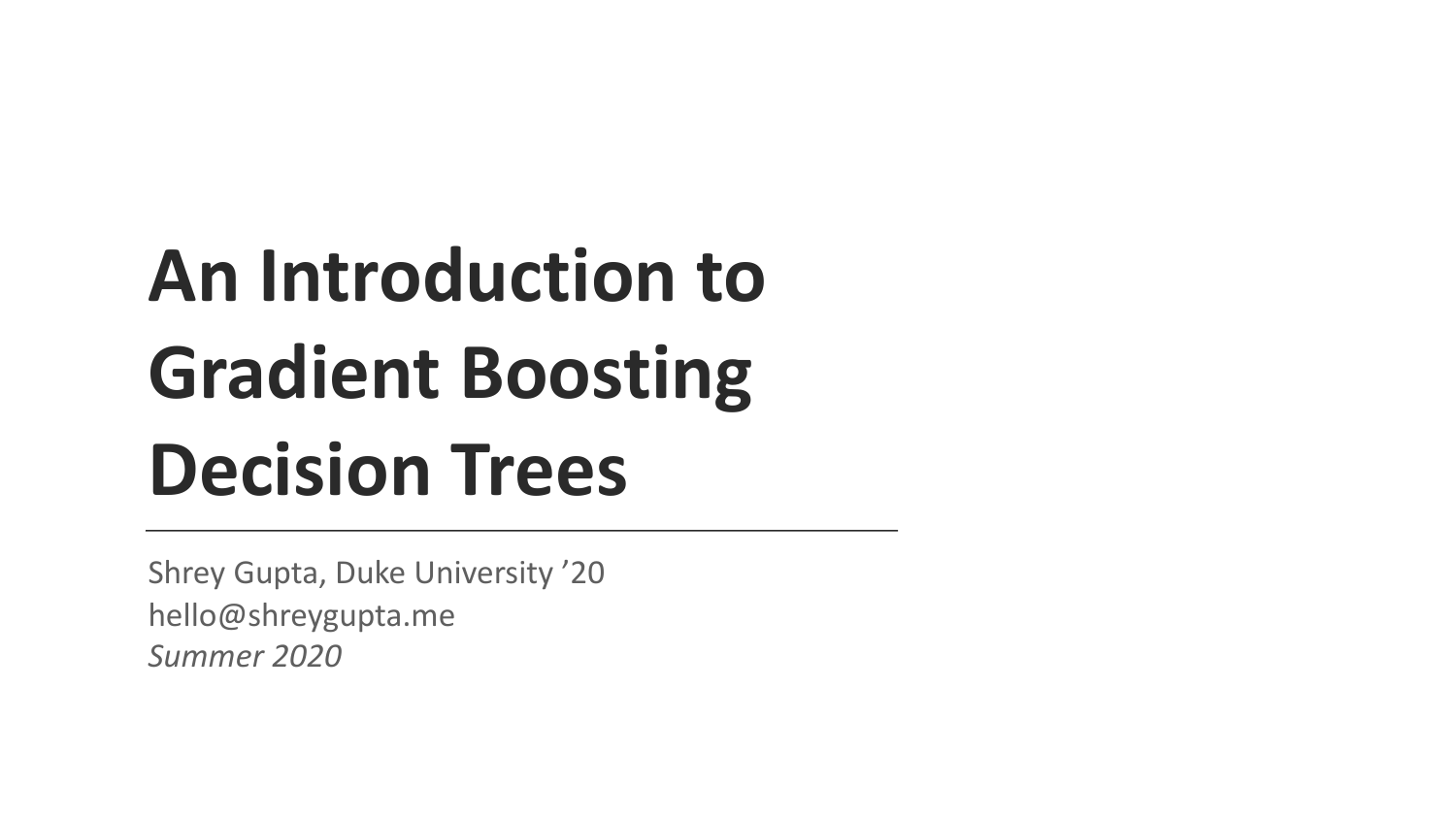### **Decision Trees**

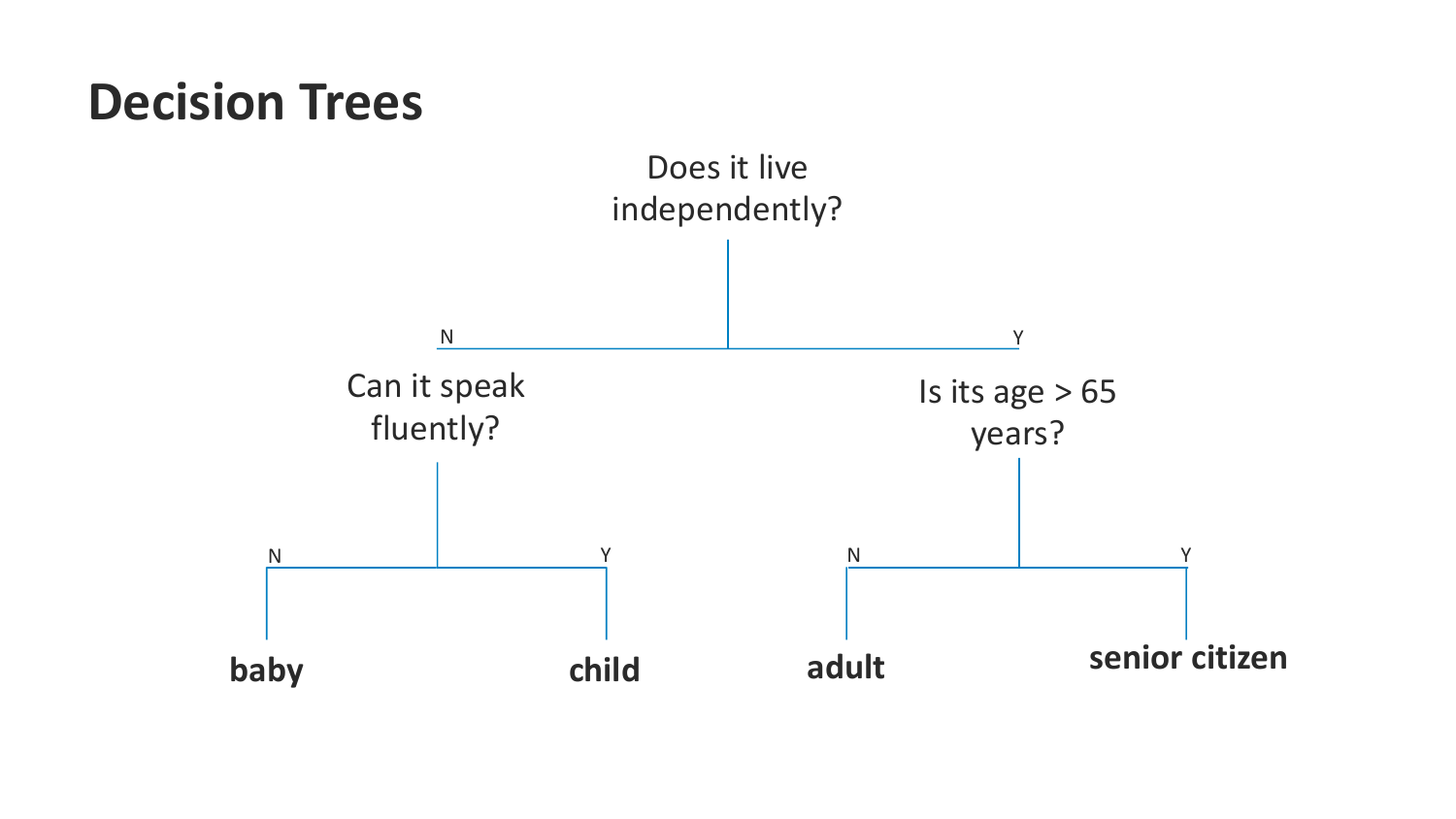### **Decision Trees**

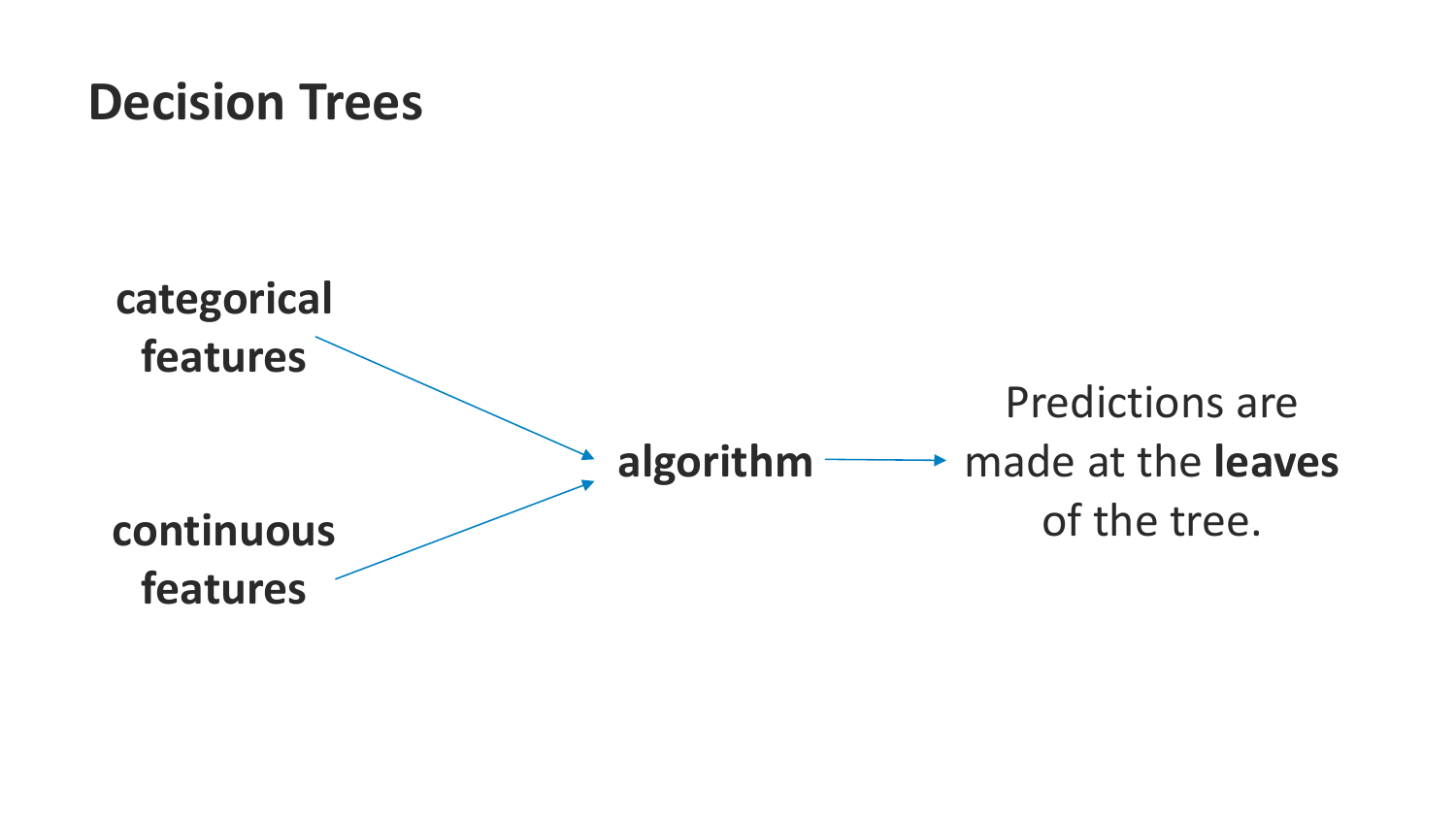### **Algorithm: C4.5**

| splitting         | information gain                                             | $\max_{features}$ gain( $X$ , features)                                     |
|-------------------|--------------------------------------------------------------|-----------------------------------------------------------------------------|
|                   |                                                              | $=$ original entropy – entropy after splitting                              |
| stoppage          | no more examples or features<br>to split on                  |                                                                             |
| pruning           | compute <i>upper bounds</i> on<br><i>error</i> probabilities | 1. do nothing<br>2. collapse tree into leaf<br>3. replace tree with subtree |
| missing<br>values | treat as additional feature                                  |                                                                             |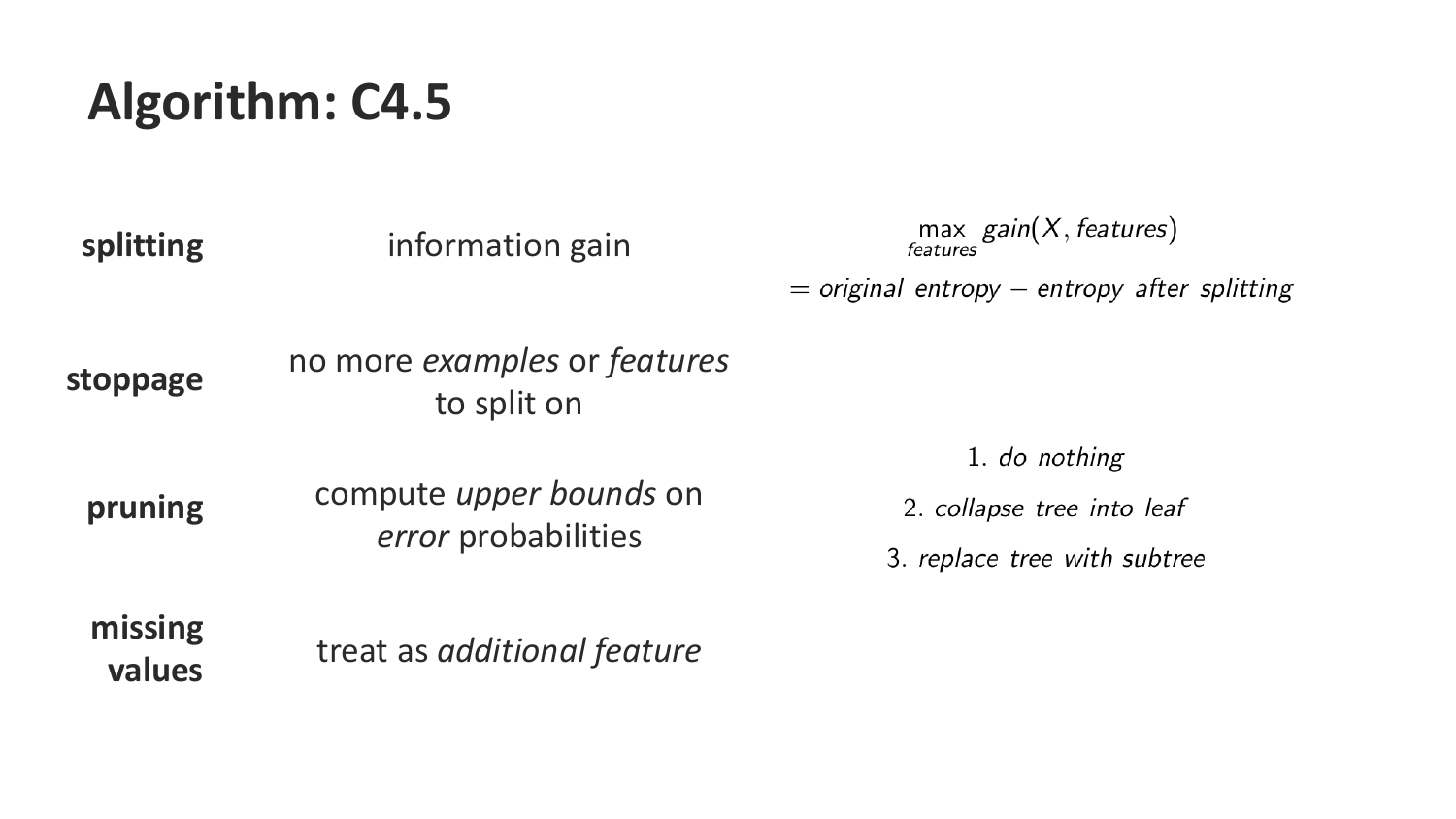### Algorithms like **C4.5** and **CART** are highly interpretable…

but prone to **overfitting** and **sensitive** to small perturbations in data (high **variance**).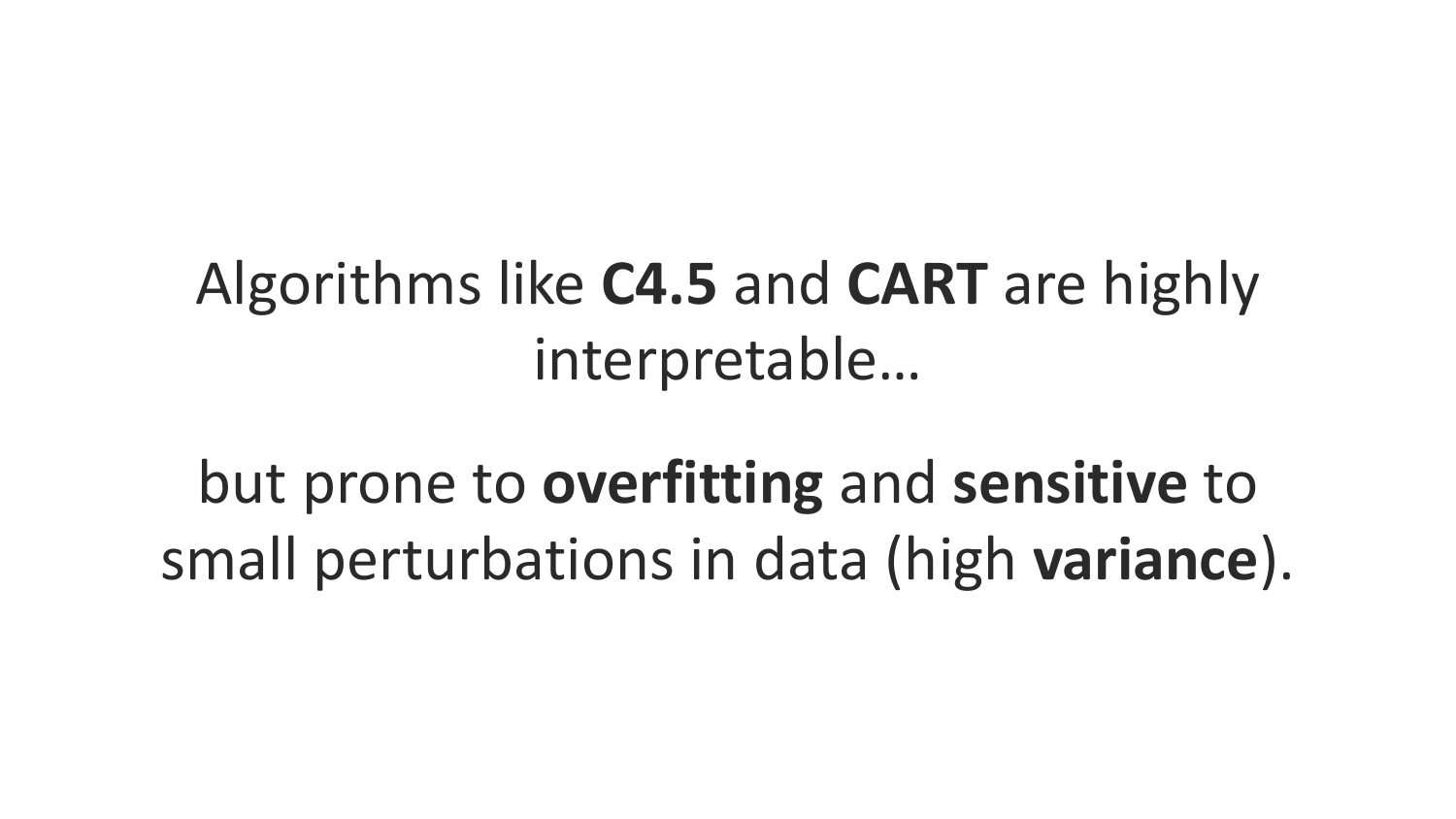# **error** = bias + variance underfitting overfitting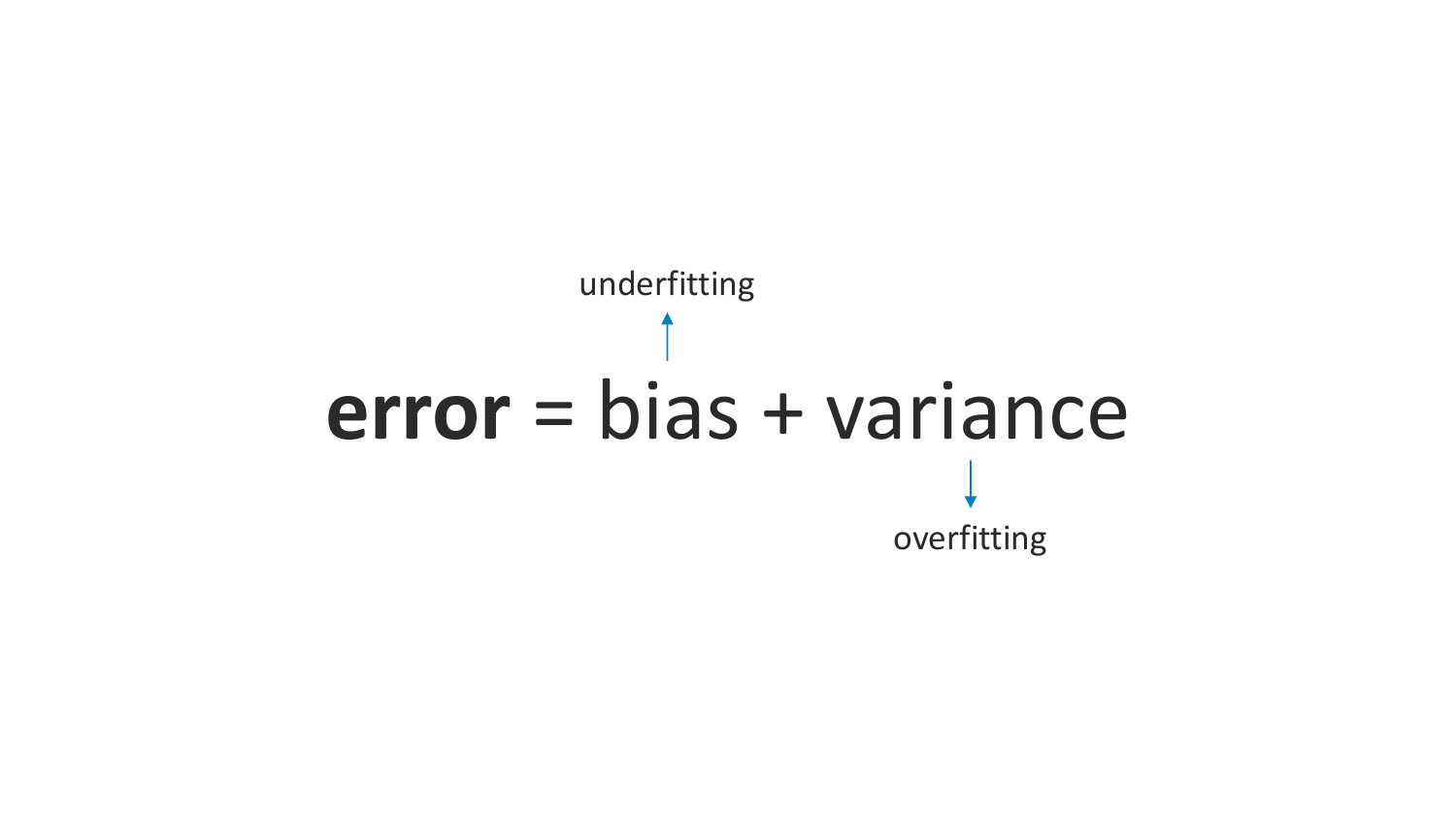### Can we turn several **weak** classifiers into a **strong** one? high bias, low variance + slightly >50% accuracy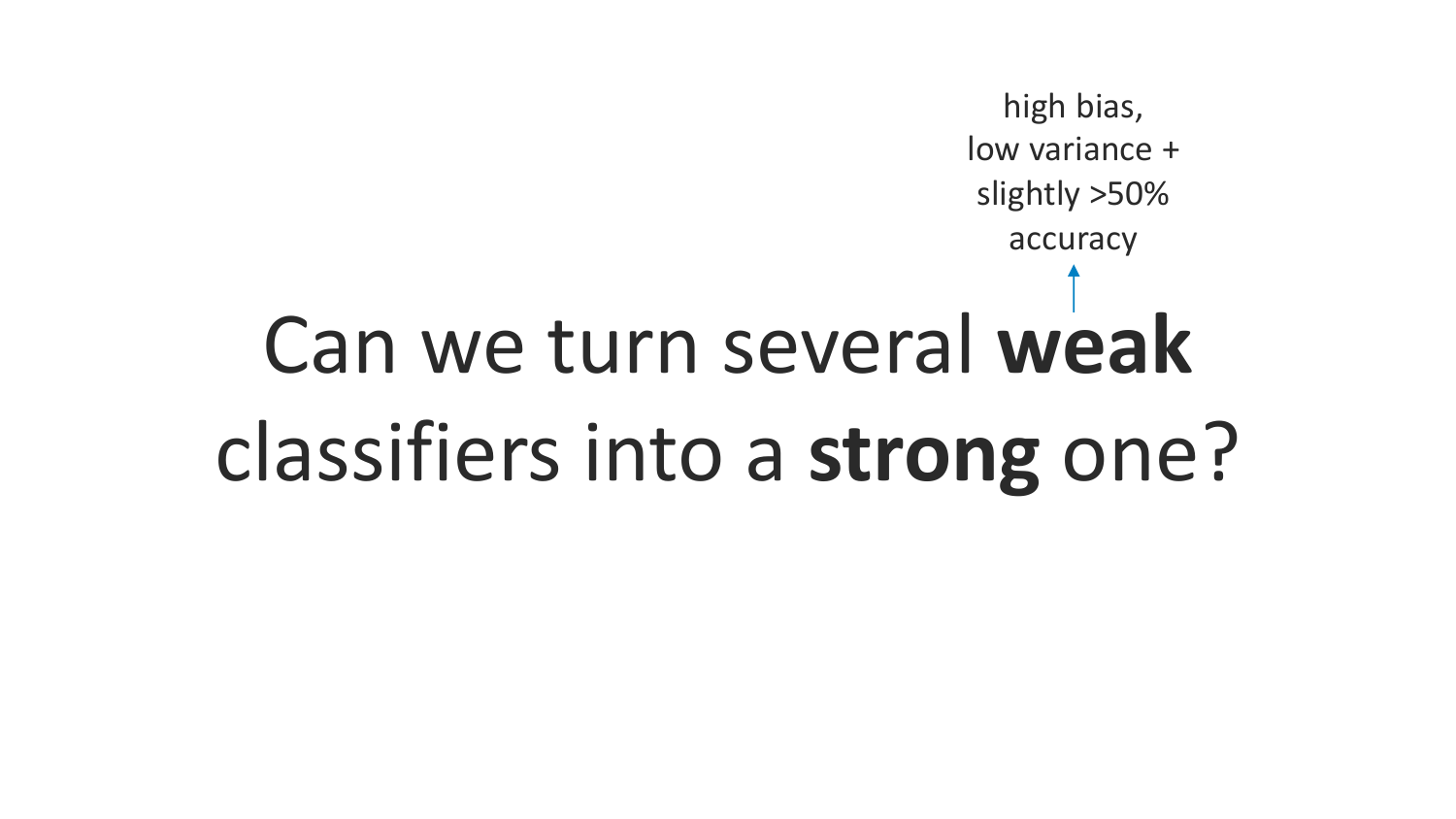### **Example**



Each classifier is **weak** by itself but several together become **strong**.

*Source: Robust Real-Time Face Detection (Viola & Jones)*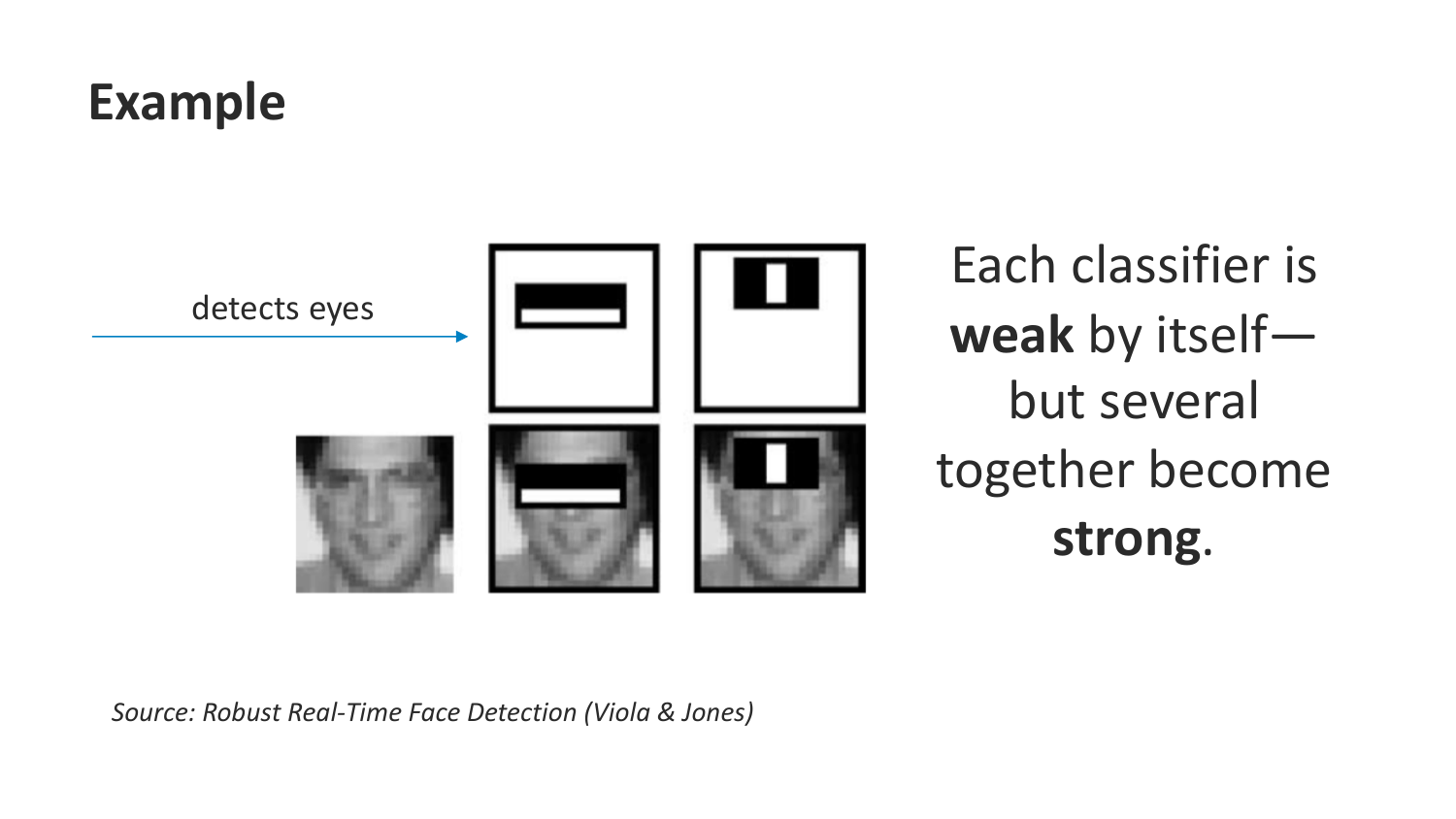### **Algorithm**

**1.** We'll construct **weak** classifiers.

 $h_0(x), ..., h_m(x)$ 

**2.** Each classifier will be **weighted**.

 $W_0, \ldots, W_m$ 

**3.** The **strong** classifier will be composed of the weighted weak classifiers.

 $H(x) = w_0 \cdot h_0(x) + ... + w_m \cdot h_m(x)$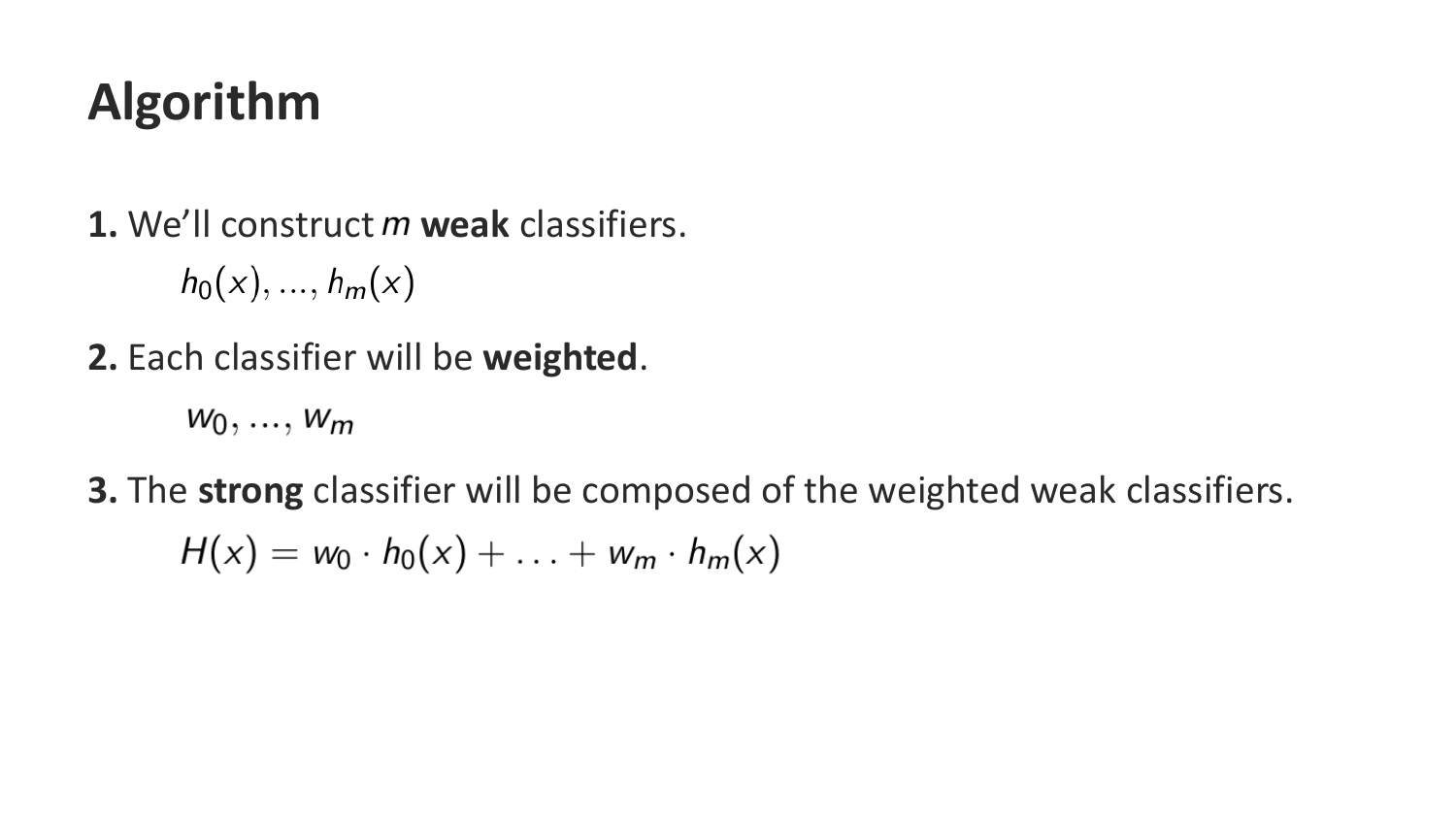### **Gradient Boosting Decision Trees**



## = **strong** classifier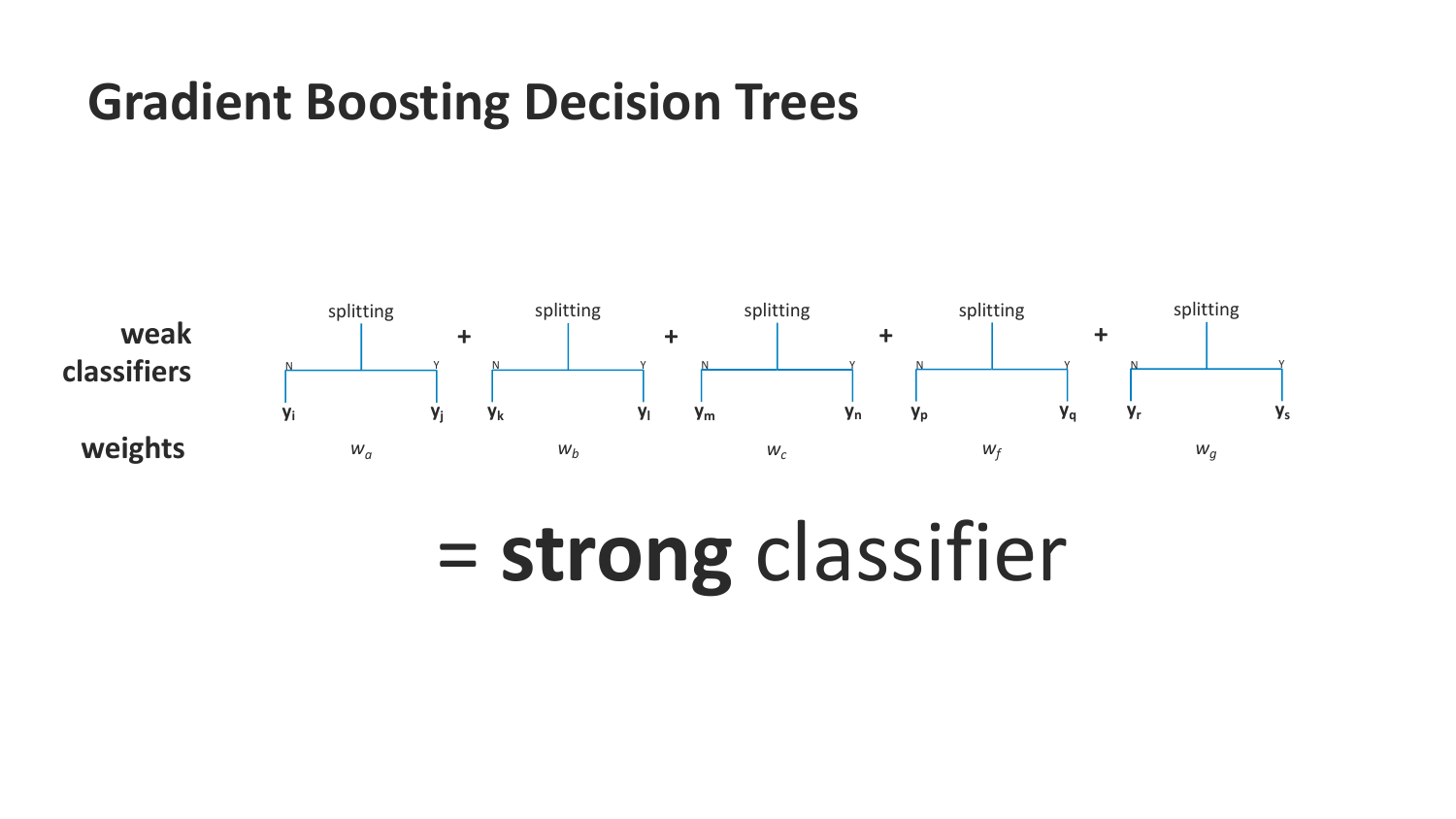## How do we **create** these weak classifiers?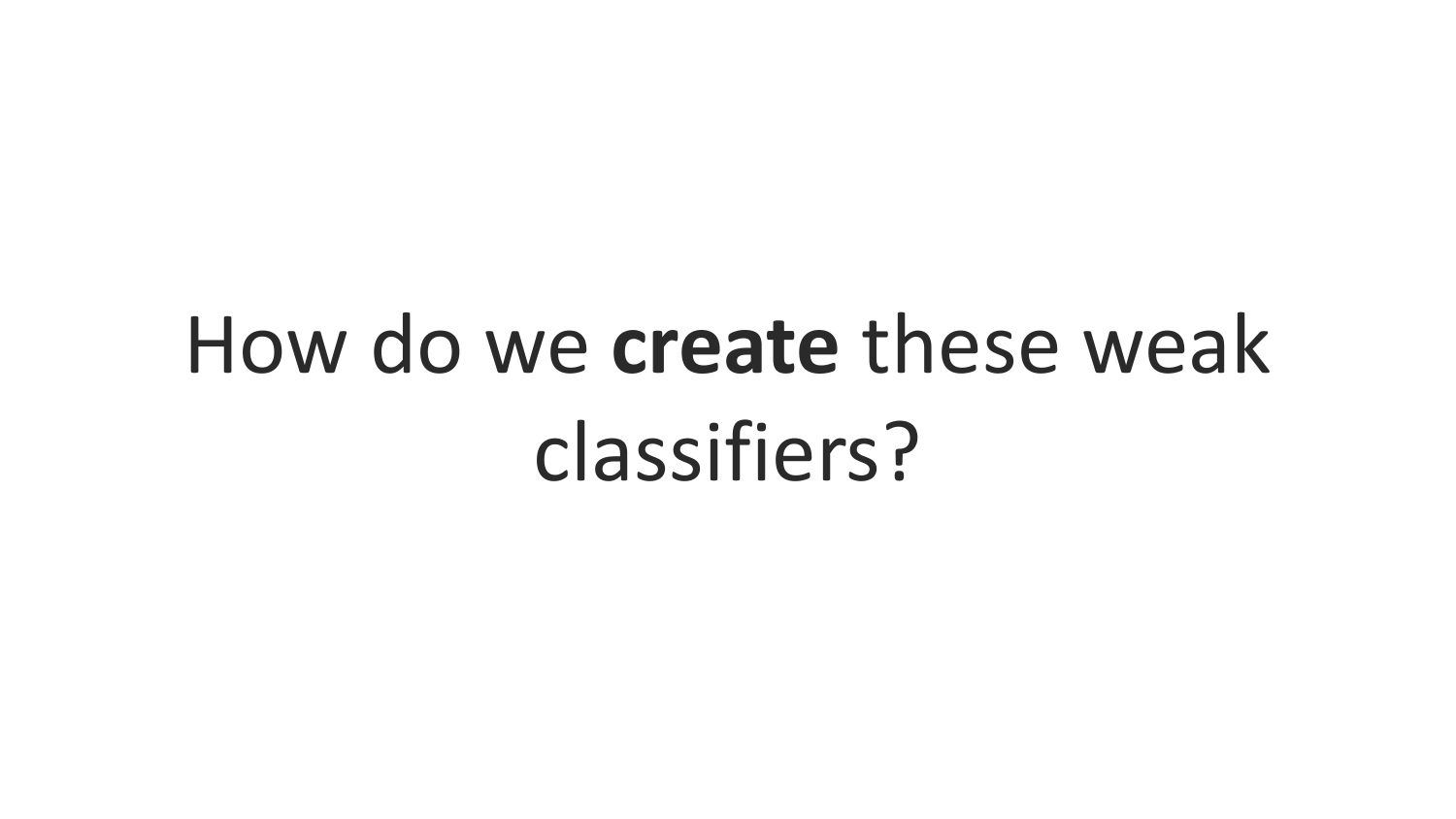## **1.** Initialize the model by **choosing the most likely class**.

$$
H(x) = h_0(x) = \argmin_{\text{classes } c_j} \sum_{i=0}^{n} L(y_i, c_j)
$$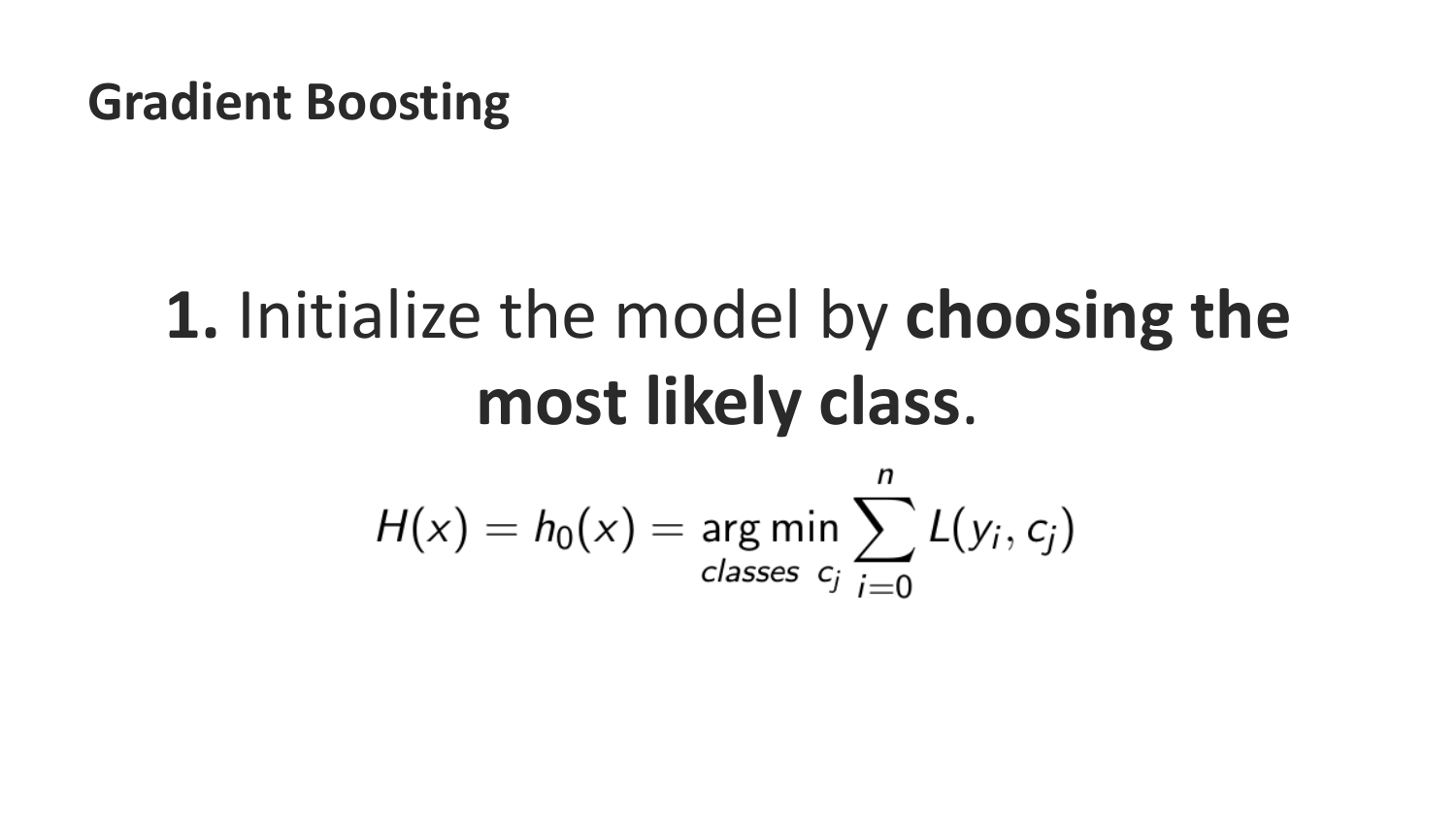# **2.** Compute the **pseudo-residual** across each data point (x<sub>i</sub>, y<sub>i</sub>).  $\rho_i = -\frac{\partial L(y_i, H(x_i))}{\partial H(x_i)}$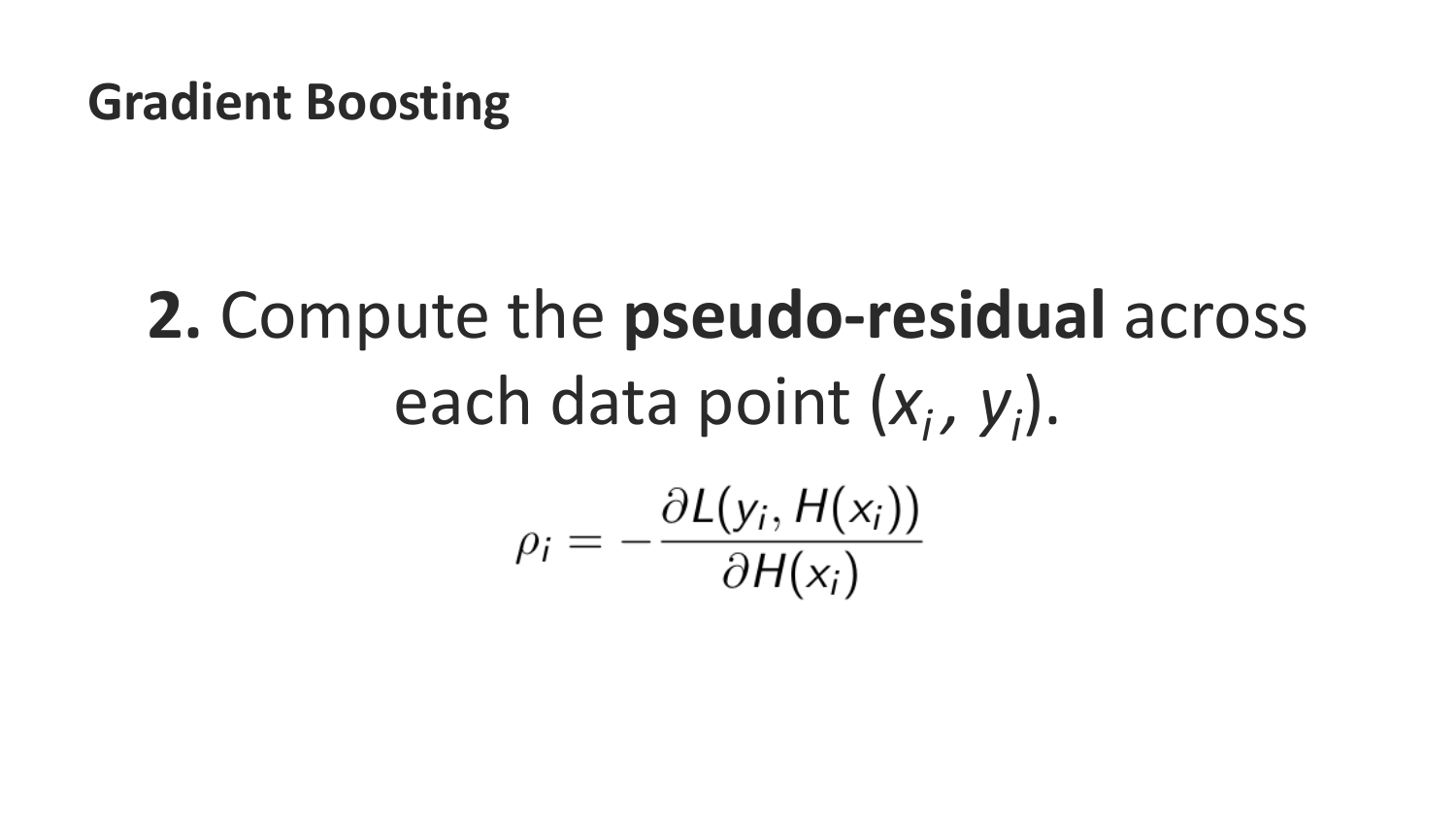## **3.** Train a **weak classifier** using data points  $(x_i, \rho_i)$ .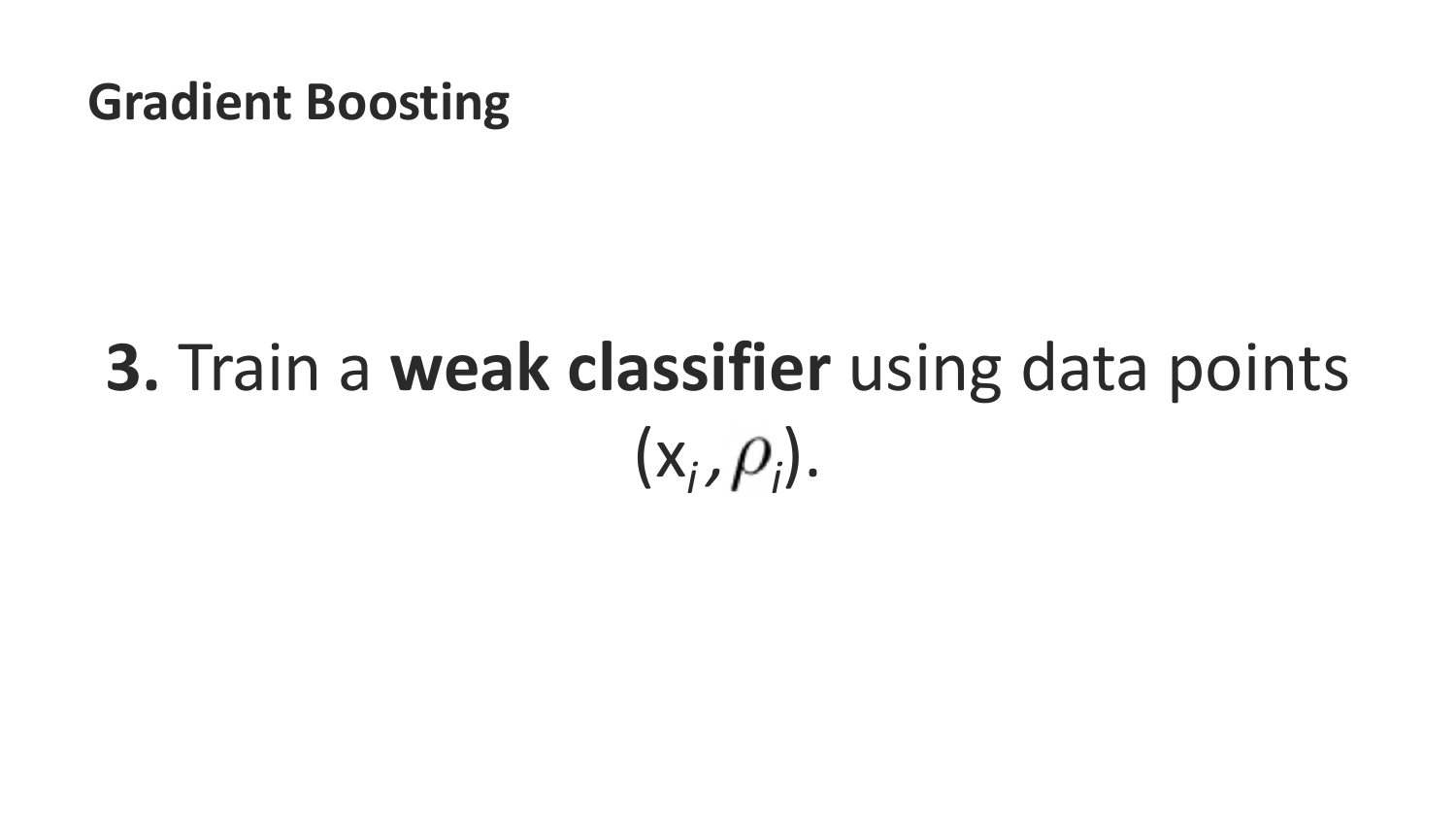## **4.** Compute the **weight** of the weak classifier by minimizing the loss.

$$
w_k = \argmin_{w} \sum_{i=0}^{n} L(y_i, H(x_i) + w \cdot h_k(x_i))
$$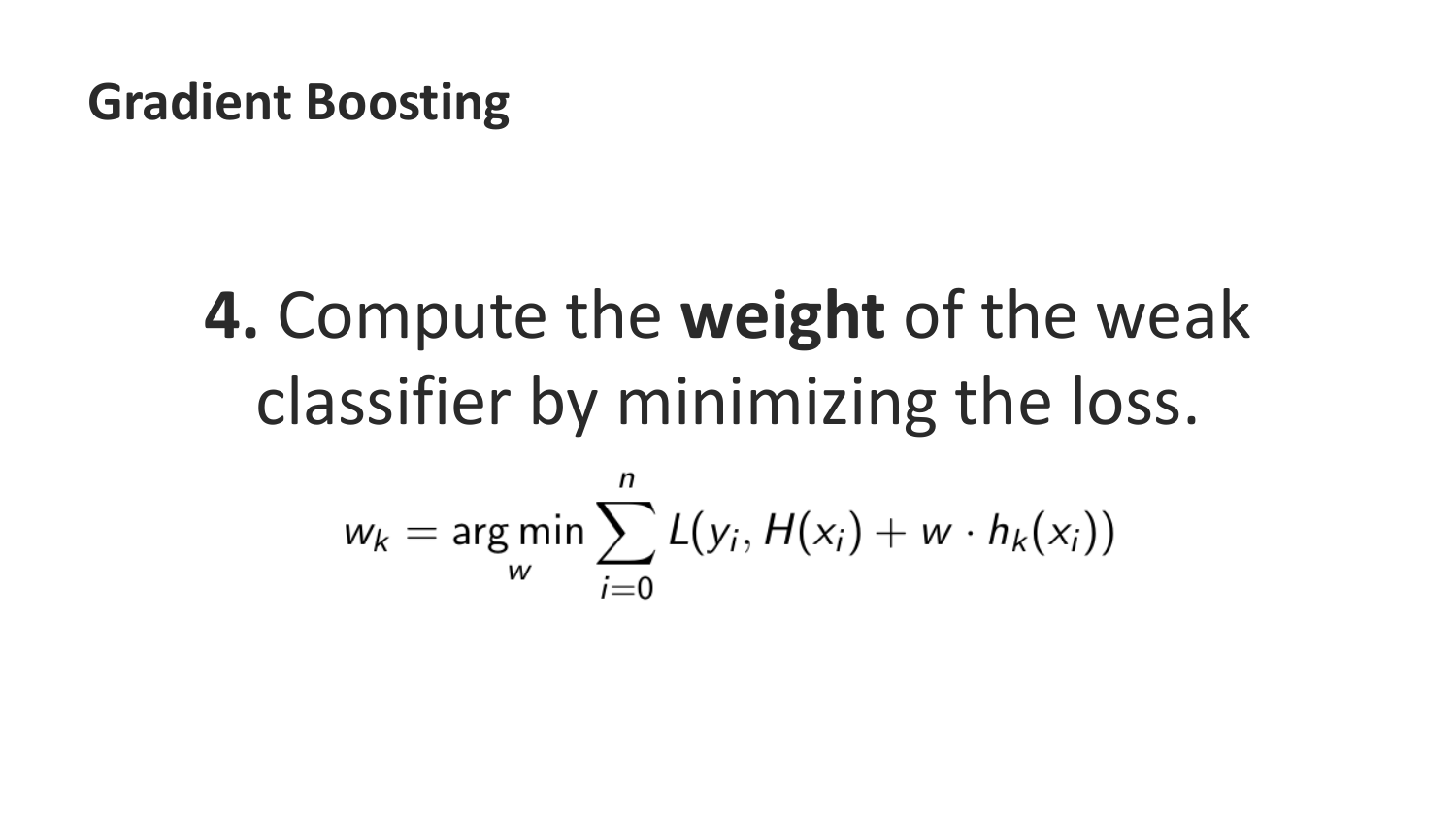## **5.** Update the **strong** classifier, and **repeat** steps 2-4 *m* times.  $H(x) \leftarrow H(x) + w_k \cdot h_k(x)$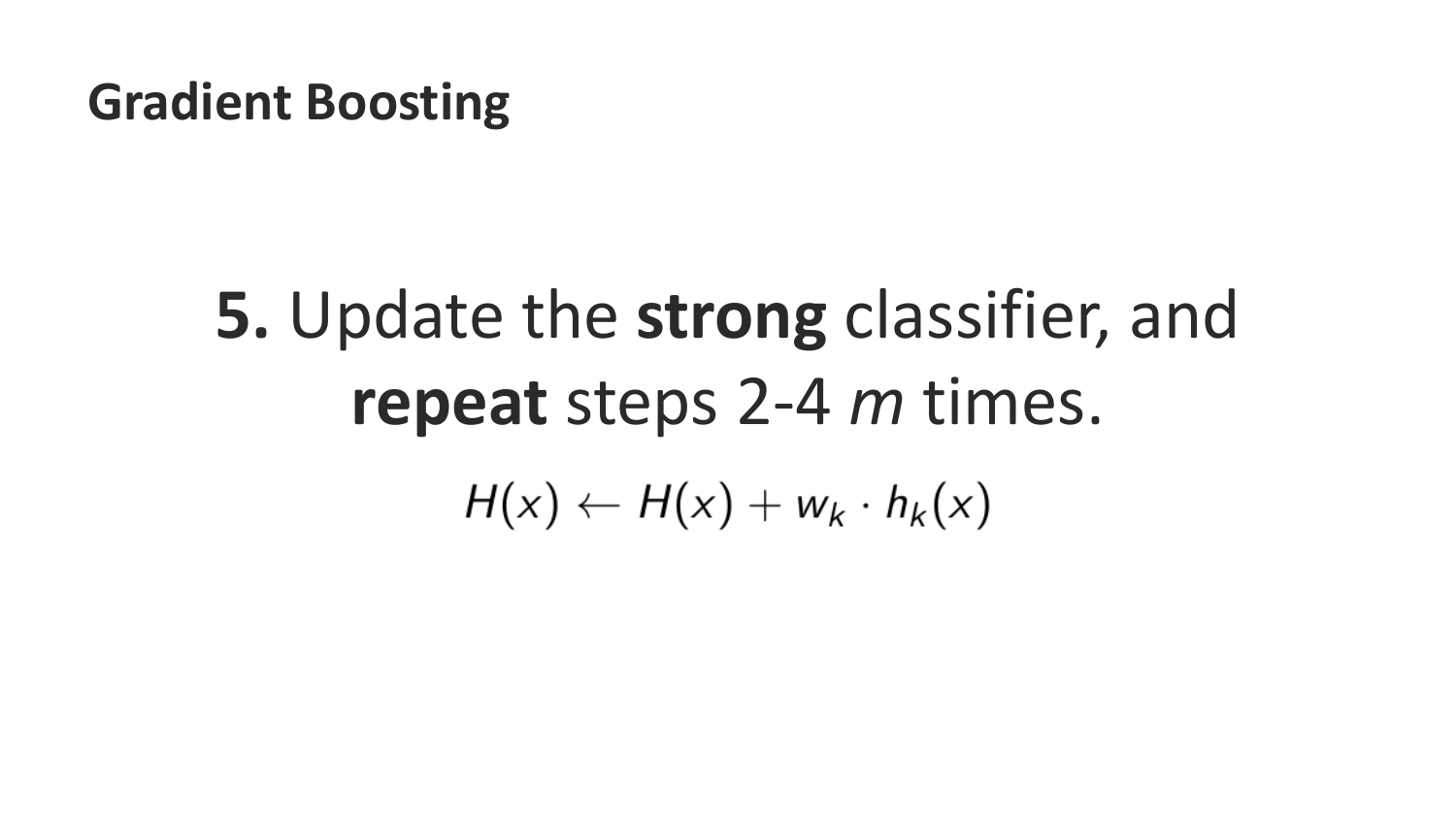## In the case of decision trees, the weak classifiers trained will be **small** decision trees (e.g. **stumps**).

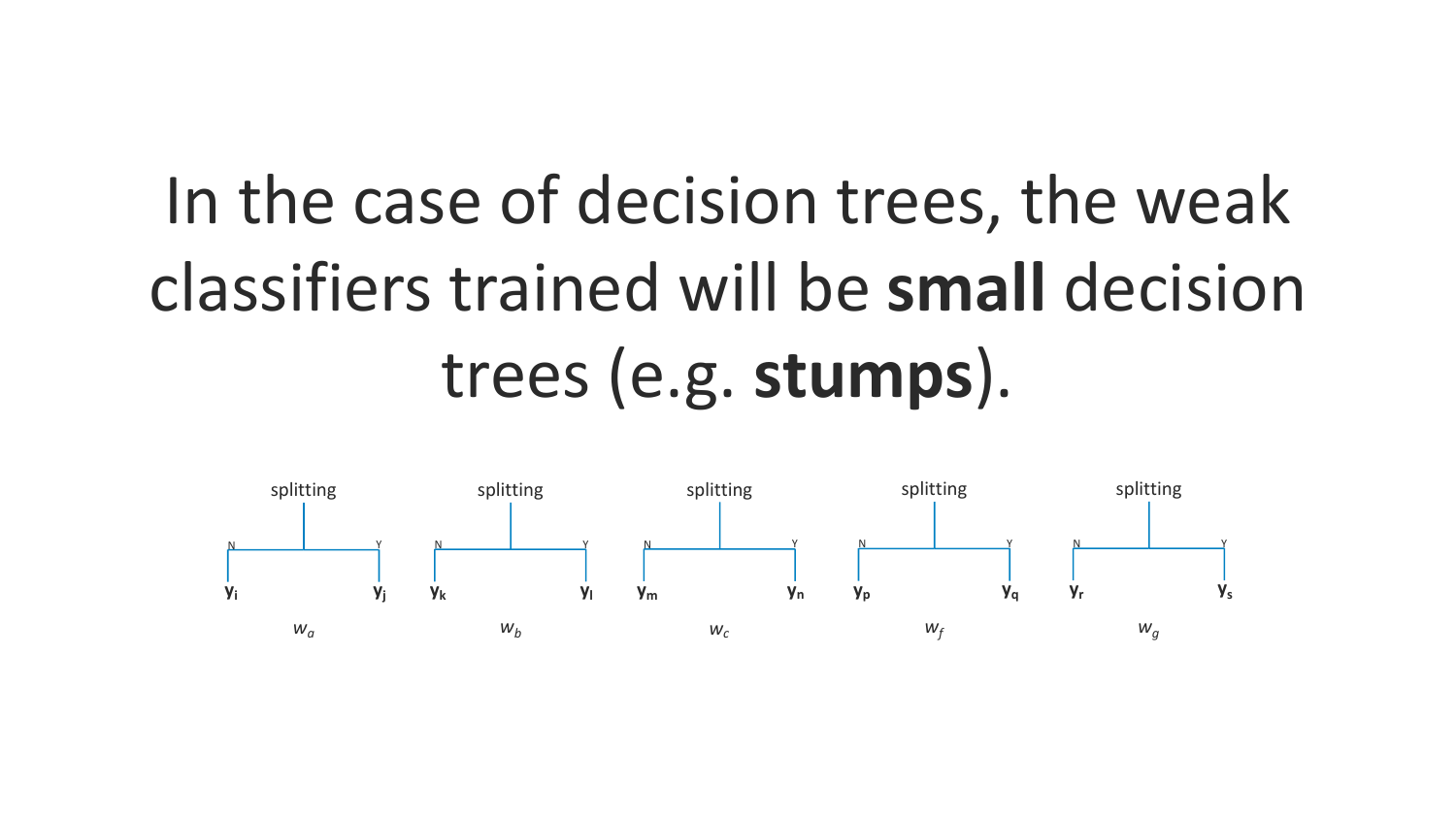### Different frameworks grow each weak decision tree **differently**…

### two popular open-source frameworks are **XGBoost** and **LightGBM**.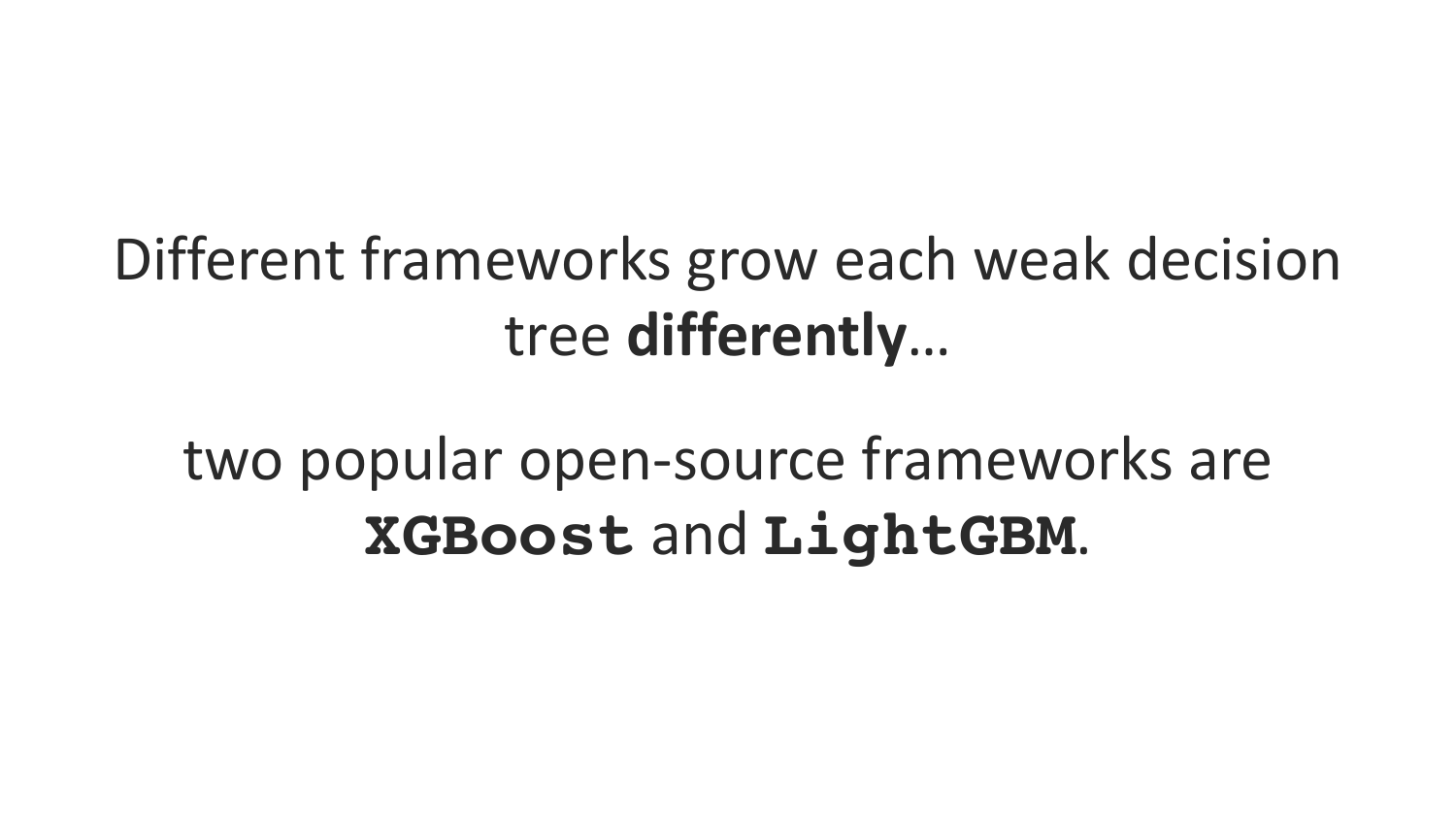**XGBoost** utilizes **regression** trees (CART) predictions are the sum of the corresponding leaves. It specifies a **loss function**.

$$
L(H) = \sum_{i=0}^{n} \frac{d(y_i, H(x_i)) + \gamma \cdot \Gamma + \frac{1}{2}\lambda |w|^2}{\sum_{\substack{\text{penalizes} \\ \text{distance}}} \sum_{\substack{\text{penalizes} \\ \text{number of penalizes leaf} \\ \text{weights}}} \frac{1}{\gamma}
$$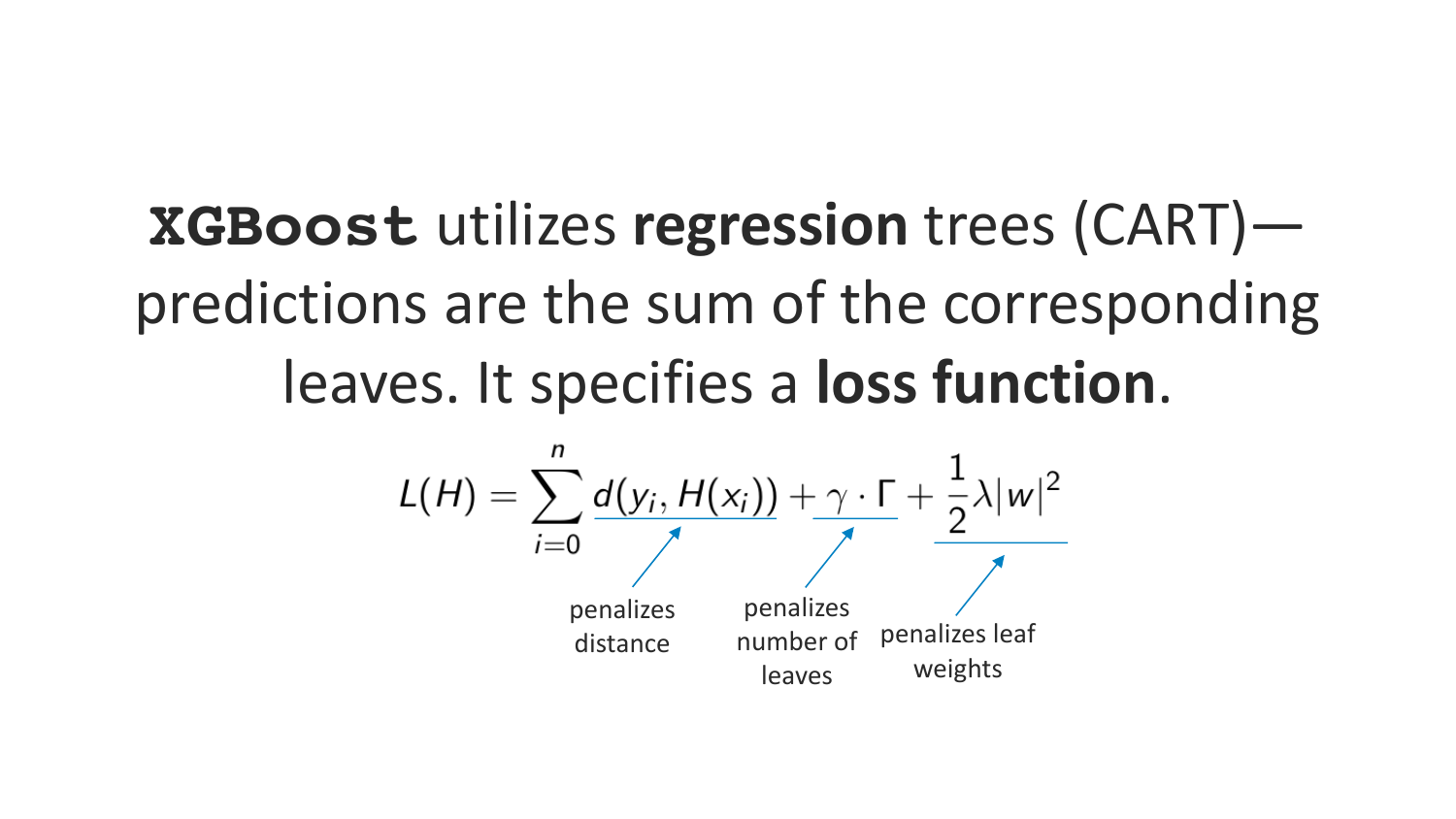$$
L=\sum_{i=0}^n d(y_i,H(x_i)+h_k(x_i))+\gamma\cdot \Gamma+\frac{1}{2}\lambda |w|^2
$$



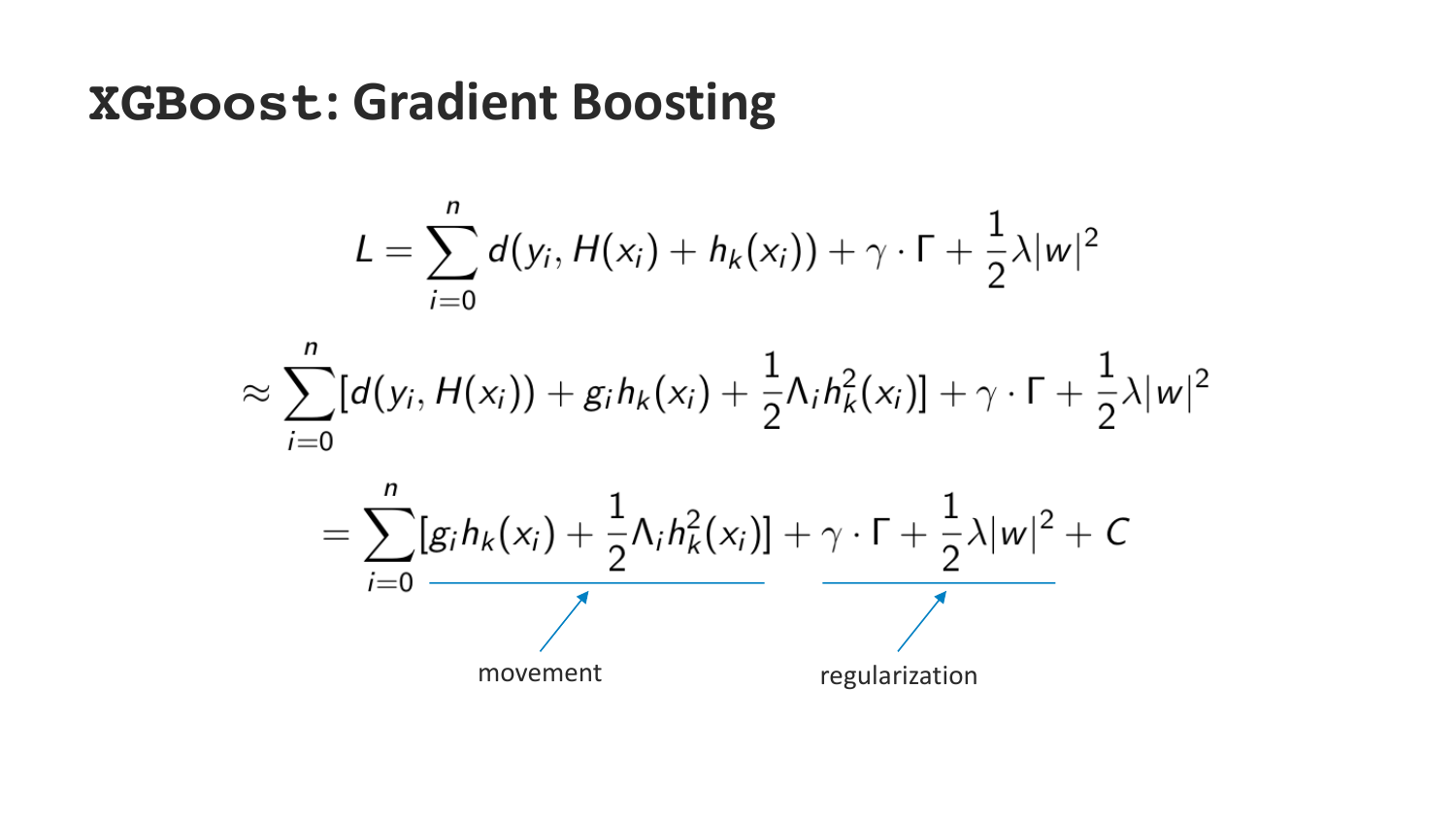

This yields a **closedform** solution for the leaf weights *wj* . Branching is done

*Source: Pushkar Mandot*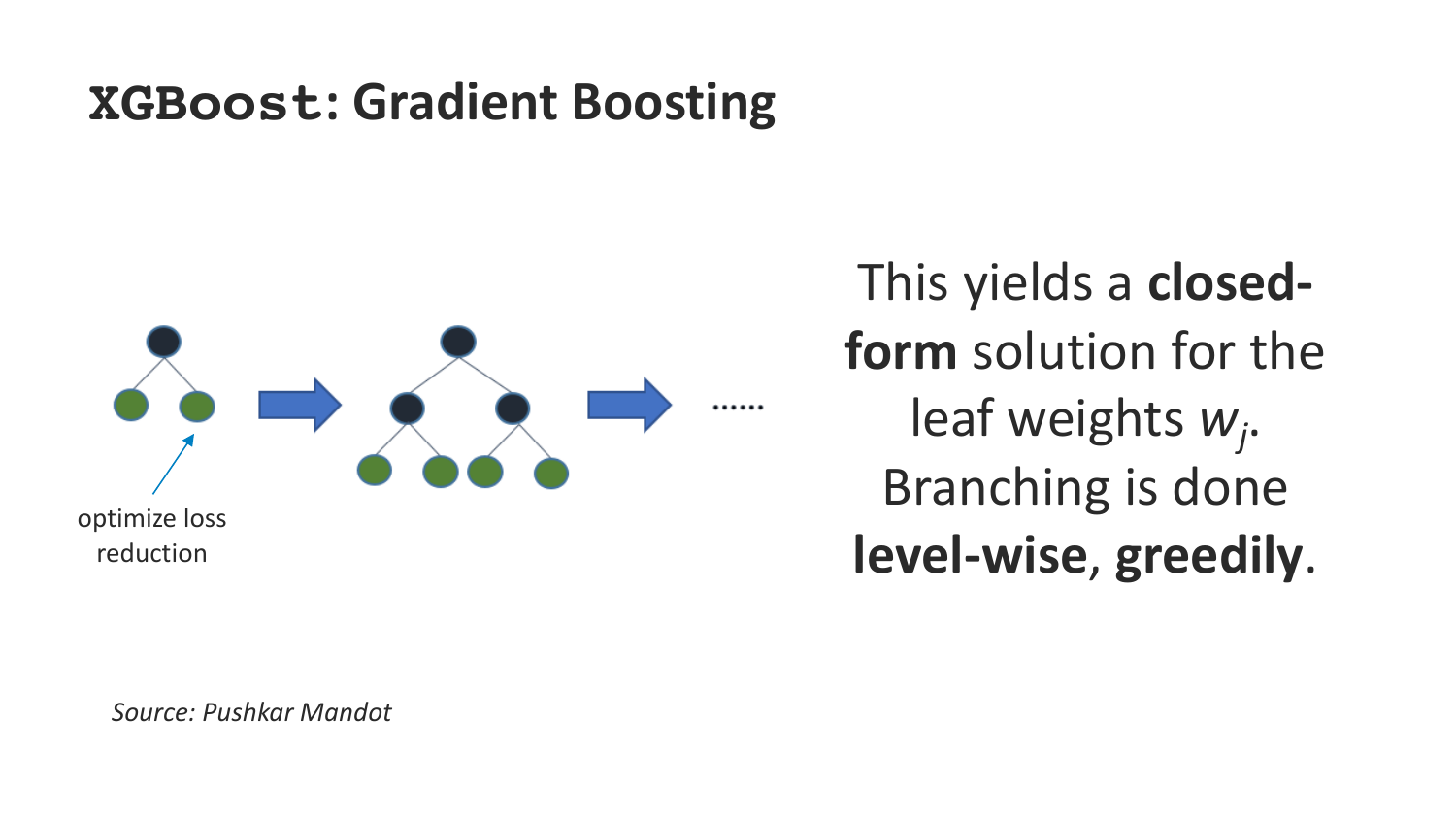## For large datasets, an **approximation algorithm** is used for **splitting**. Features are placed into **buckets** based on **percentile**.

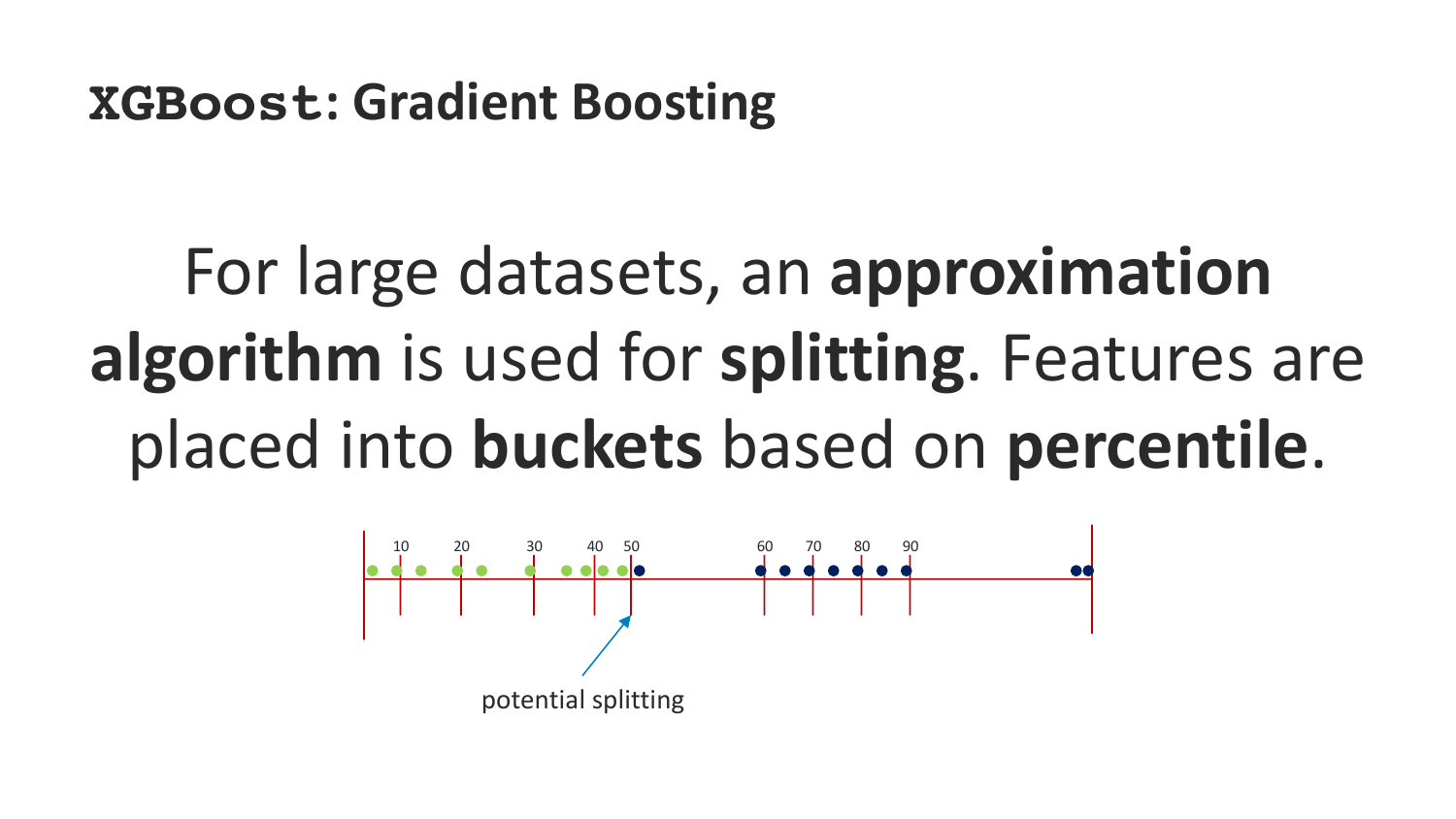# The algorithm **learns** the best direction to handle **missing values**—great for **sparse** data.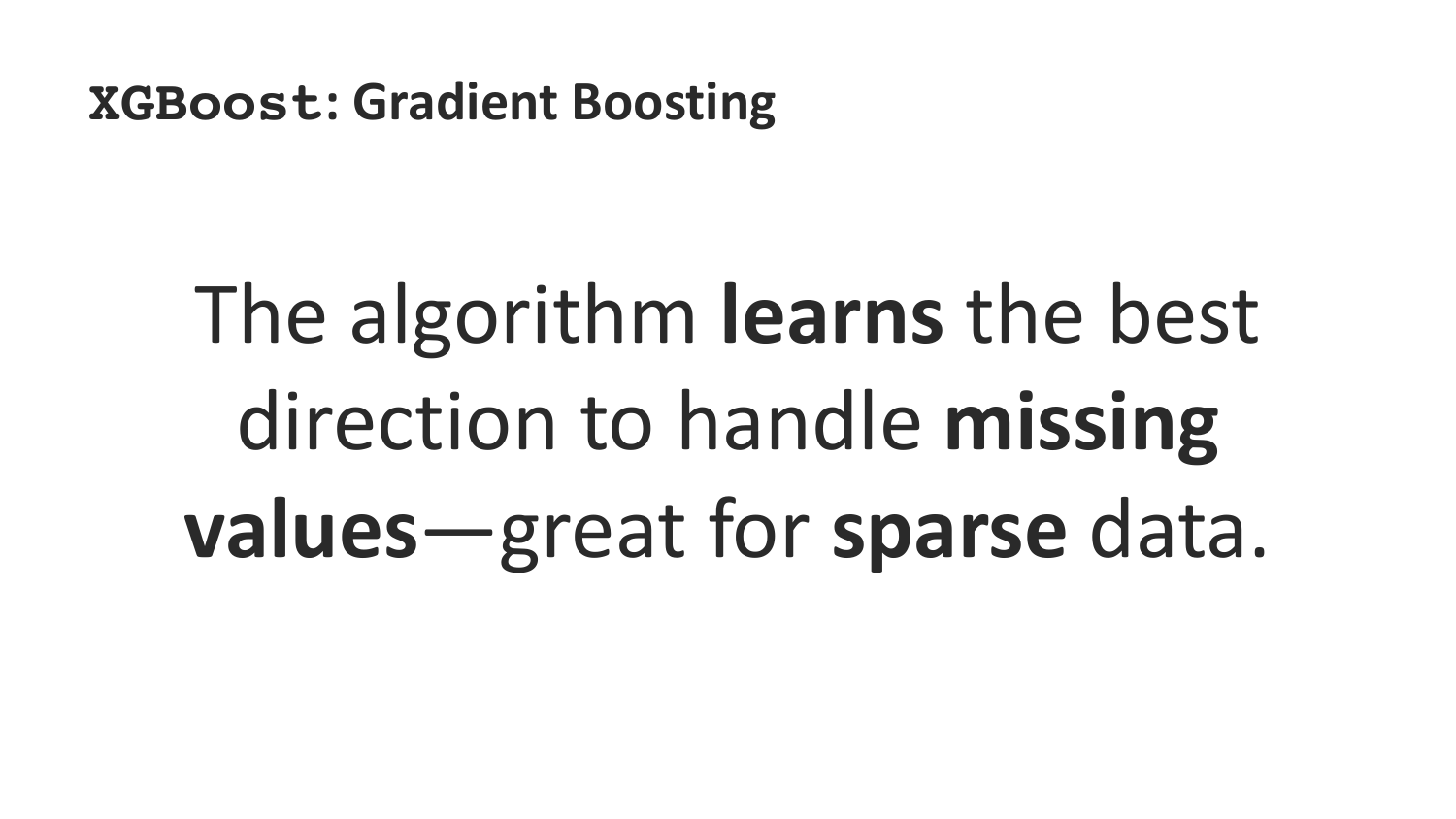

Branching is instead done **leaf-wise**, **greedily**.

*Source: Pushkar Mandot*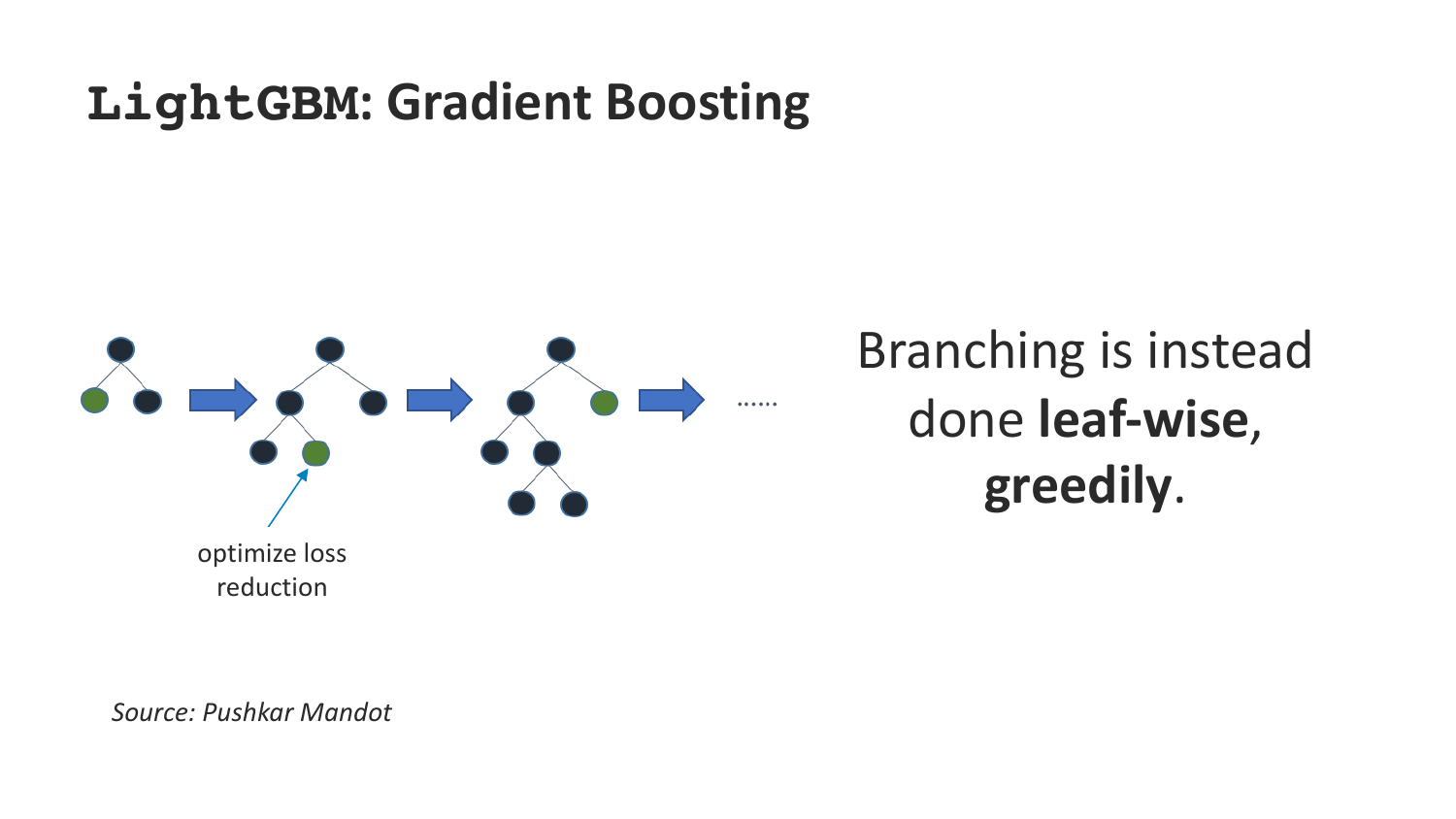For large datasets, a new dataset is created with instances with **large gradients** and a **subsample** of those with **small gradients**.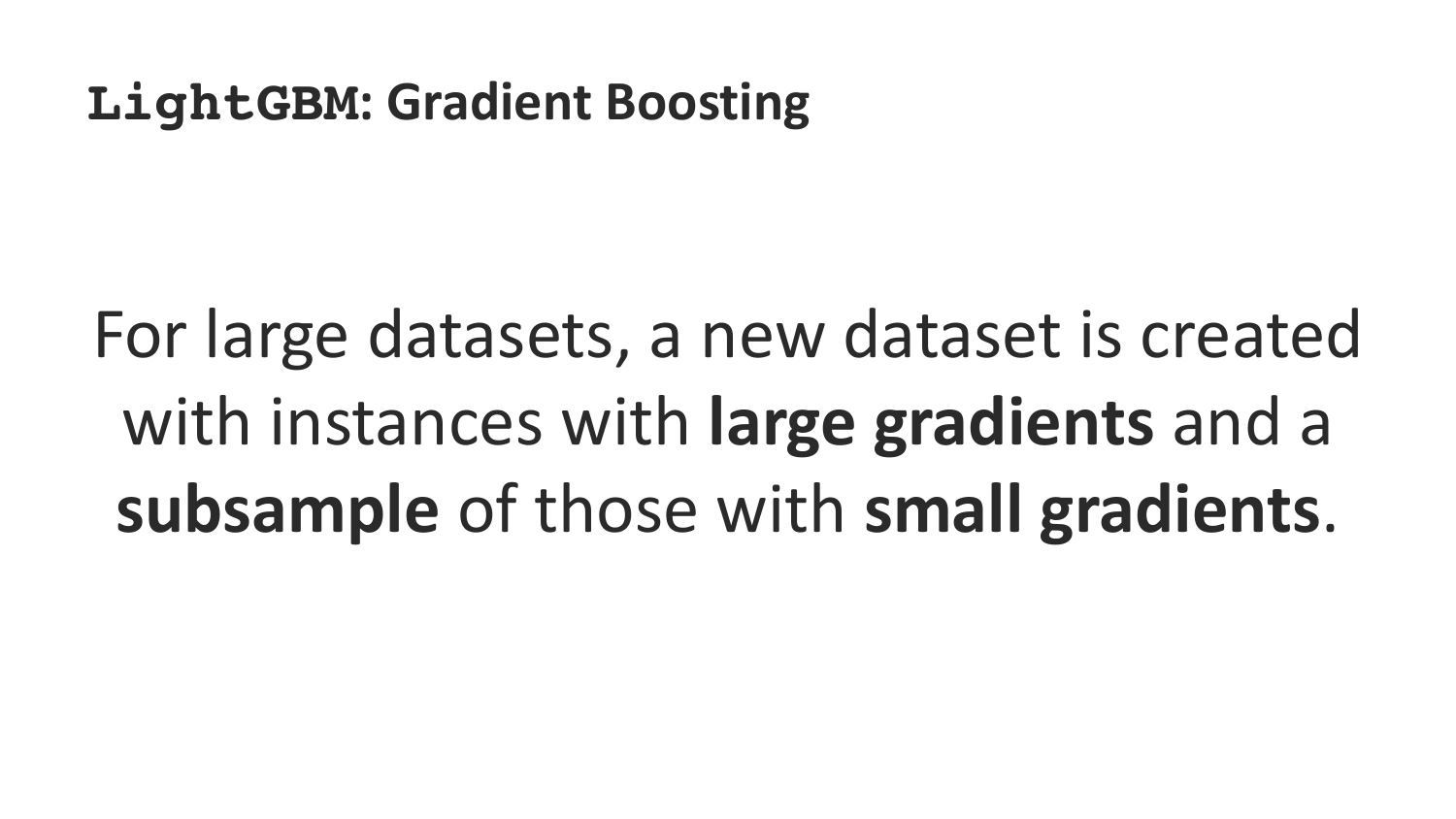# Again, the optimal direction for **missing values** is **learned**.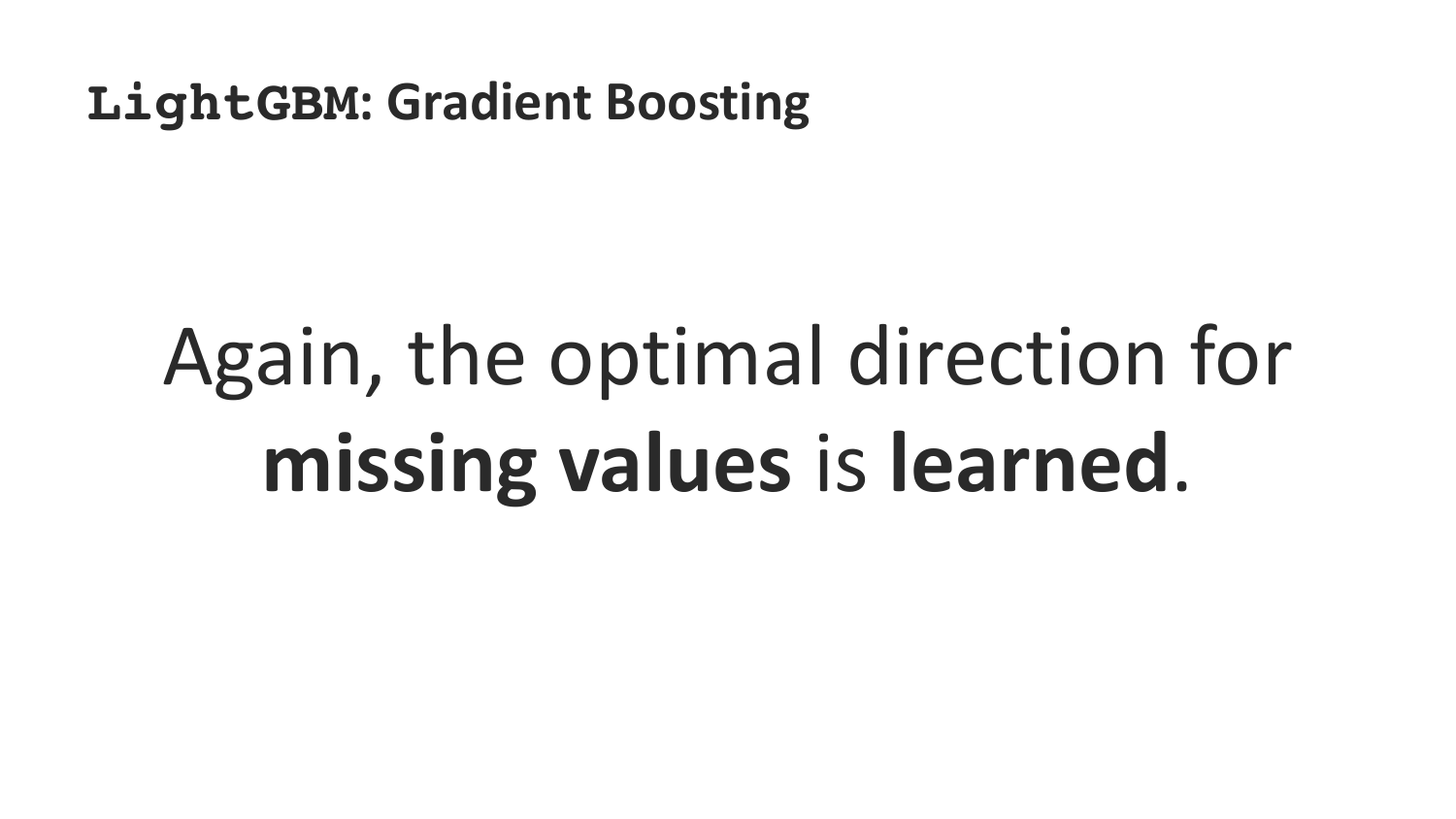# Additionally, sparse **categorical features** are **bundled** via "exclusive feature bundling."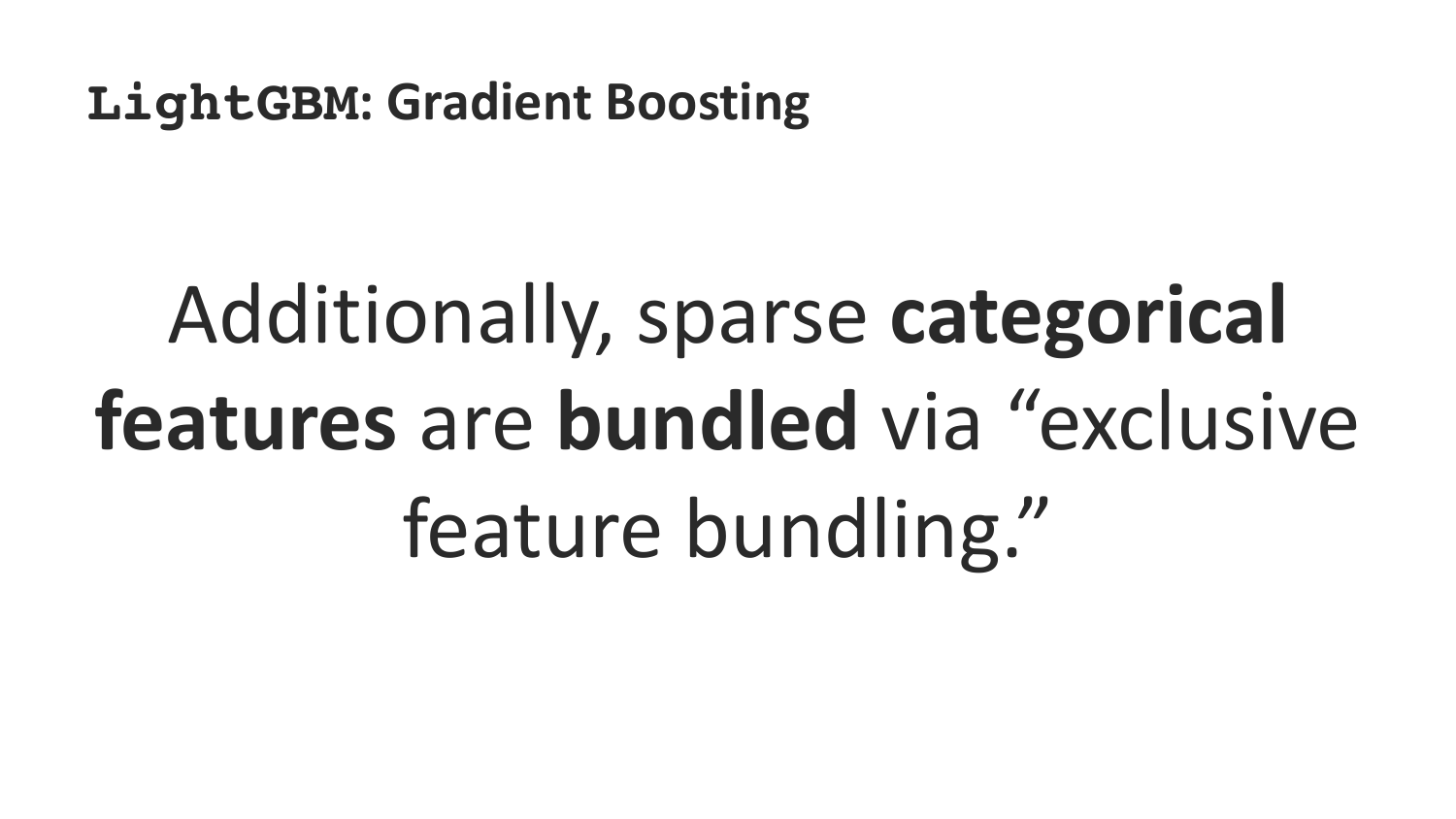#### **Important Parameters**

**XGBoost**

number of iterations (trees) **iterations**

**controls overfitting** learning rate maximum depth minimum child weight **LightGBM**

number of iterations (trees)

learning rate maximum depth minimum data in leaf maximum number of leaves

column sample (per iteration) subsample ratio (per iteration) **controls speed**

feature fraction (per iteration) bagging fraction (per iteration)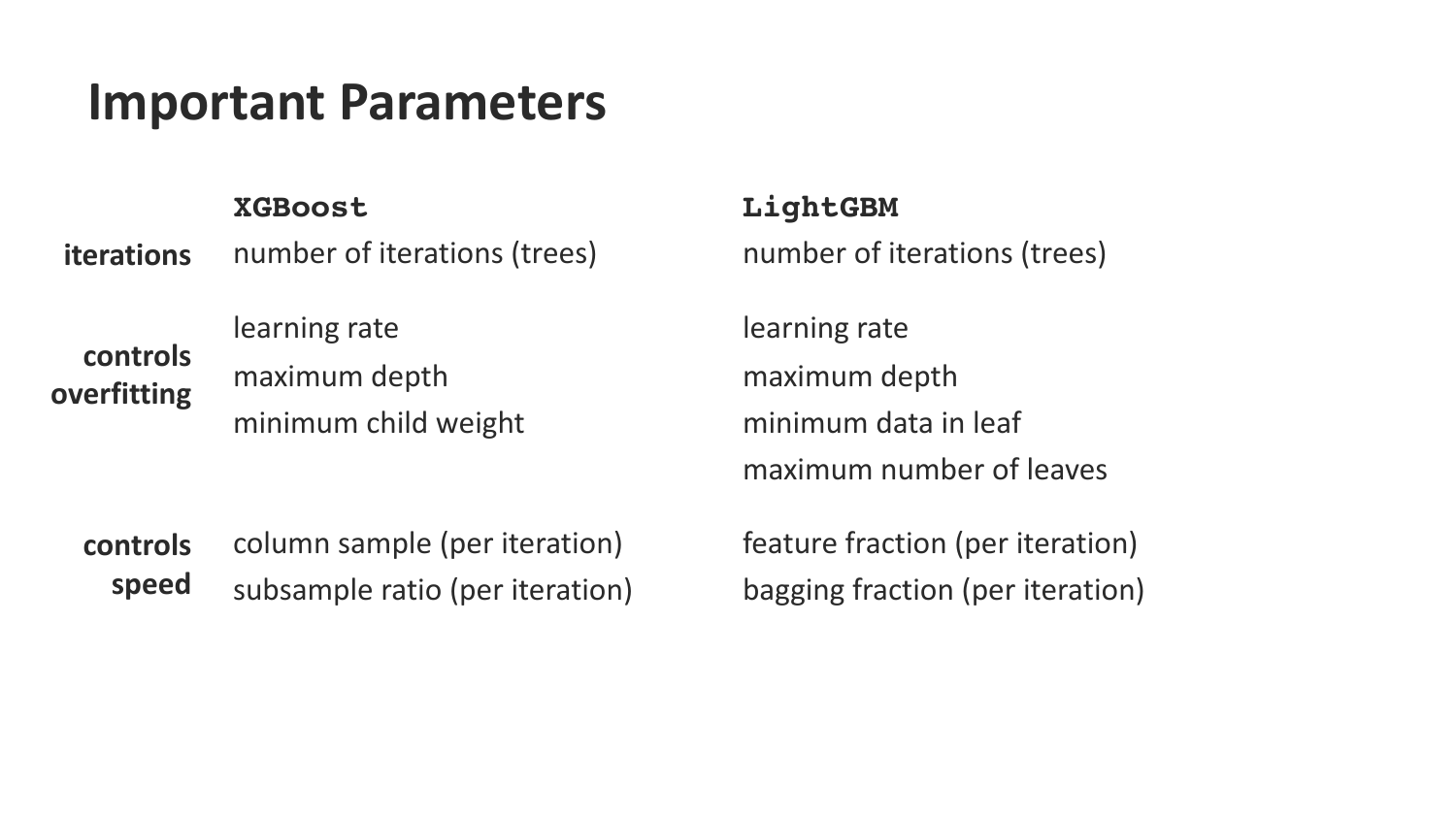### **References**

**1.** *A Gentle Introduction to Gradient Boosting* (Li)

**2.** *CatBoost vs. Light GBM vs. XGBoost* (Swalin)

**3.** *Gradient boosting* (Wikipedia)

**4.** *LightGBM: A Highly Efficient Gradient Boosting Decision Tree* (Ke, et al.)

**5.** *What is LightGBM, How to implement it? How to fine tune the parameters?*  (Mandot)

**6.** *XGBoost: A Scalable Tree Bosting System* (Chen & Guestrin)